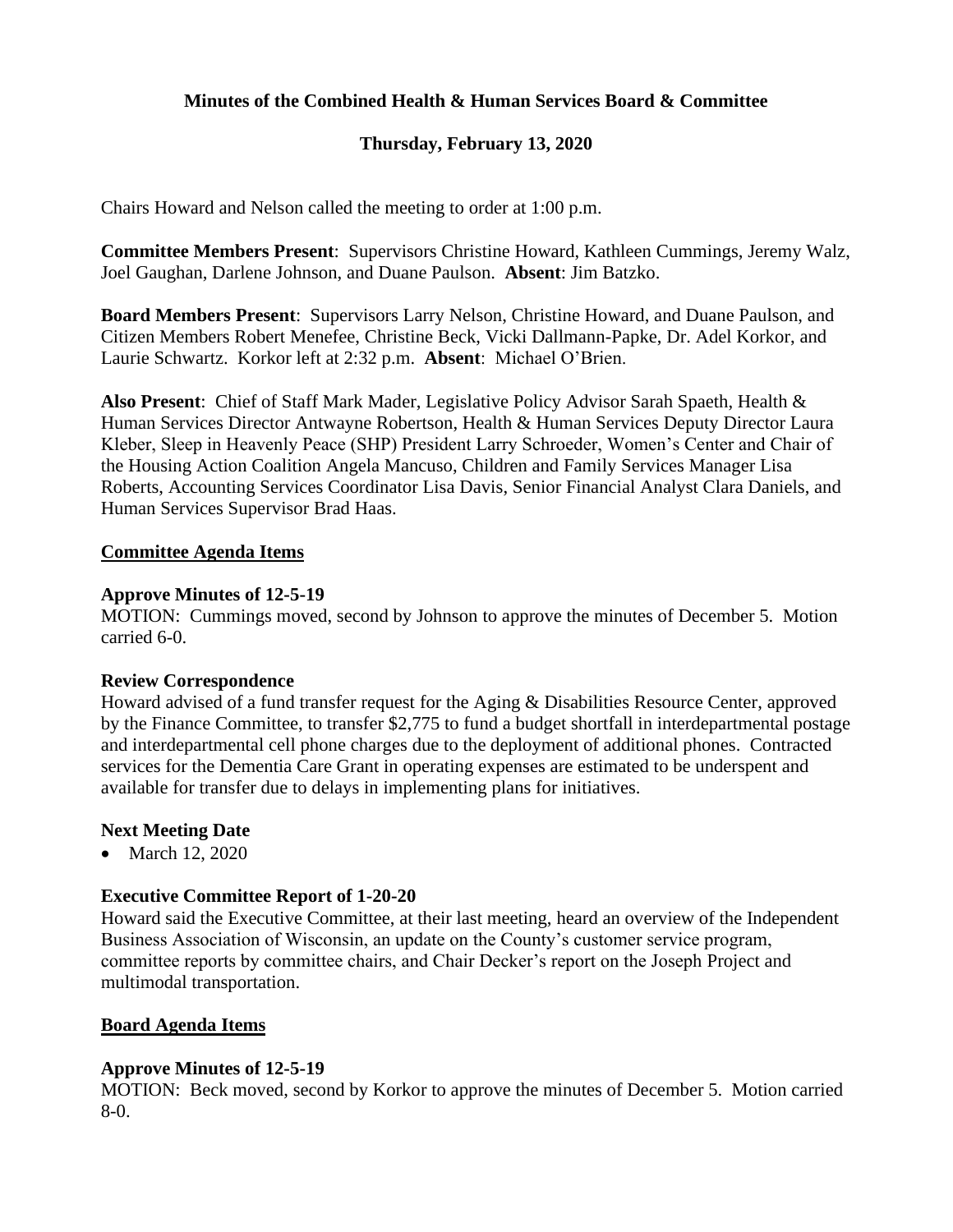# **Next Meeting Date**

• March 19, 2020

# **Announcements**

It was announced that the Health & Human Services Board's public hearing will be held on April 23 at 7:00 p.m. Korkor indicated he will be absent but may call in by phone.

Nelson advised that board member Michael O'Brien has announced his resignation and he commended O'Brien for his excellent service.

# **Sleep in Heavenly Peace** *(Board and Committee)*

Schroeder discussed this item as outlined in a PowerPoint presentation and said their purpose, in part, is to keep children from sleeping on floors. They provide beds for children to sleep on and their nationwide goal is 50,000 beds. Schroeder noted the cost per bed is \$175.

### **Homelessness and Shelters** *(Board and Committee)*

Mancuso presented a PowerPoint on the Housing Action Coalition and explained funding sources and responsibilities including operating an overflow shelter in the county. She said approximately 1,000 people in Waukesha County were homeless in 2019. She went on to outline the steps of how to eliminate homelessness.

Korkor left the meeting at 2:32 a.m.

MOTION: Menefee moved, second by Schwartz to adjourn the board meeting at 2:35 p.m. Motion carried 7-0.

# **Ordinance 174-O-090: Modify The 2020 Health and Human Services Budget to Accept Additional Revenue and Expenditures Related to the Child and Family Aids Allocation and Create Three Positions.** *(Committee)*

Davis and Roberts discussed this ordinance as outlined which authorizes the department to accept \$628,000 in State Department of Children and Families revenues, and appropriate additional expenditure authority of \$295,539 for personnel costs and \$332,461 for operating expenses. The additional funding will be used to provide in-home screening and therapy, service navigation to initiate faster treatment, expansion of parent-child interaction therapy services, and contracted case aides to support safety services for at risk families, support family involvement in services, and improve the ability of children to continue in their home school after placement.

This will be accomplished in part by creating three regular, full-time (3.00 FTE) positions, which consists of a Health and Human Services Coordinator (salary range \$83,949 to \$120,890) in the Children and Family Division, a Social Worker (salary range \$54,122 to \$71,573) in the Intake and Shared Services Division, and a Fiscal Specialist position (salary range \$39,437 to \$52,002) in the Administrative Services Division. Estimated personnel costs for these positions in 2020 include \$132,182 for the Human Services Coordinator, \$96,411 for the Social Worker, and \$66,946 for the Fiscal Specialist for a total of \$295,539.

These positions will address increasing workloads in their respective areas. The Human Services Coordinator is needed for the Children and Long Term Services (CLTS) and Children Community Options Programs (COP). The Social Worker position is needed in the Intake and Shared Services